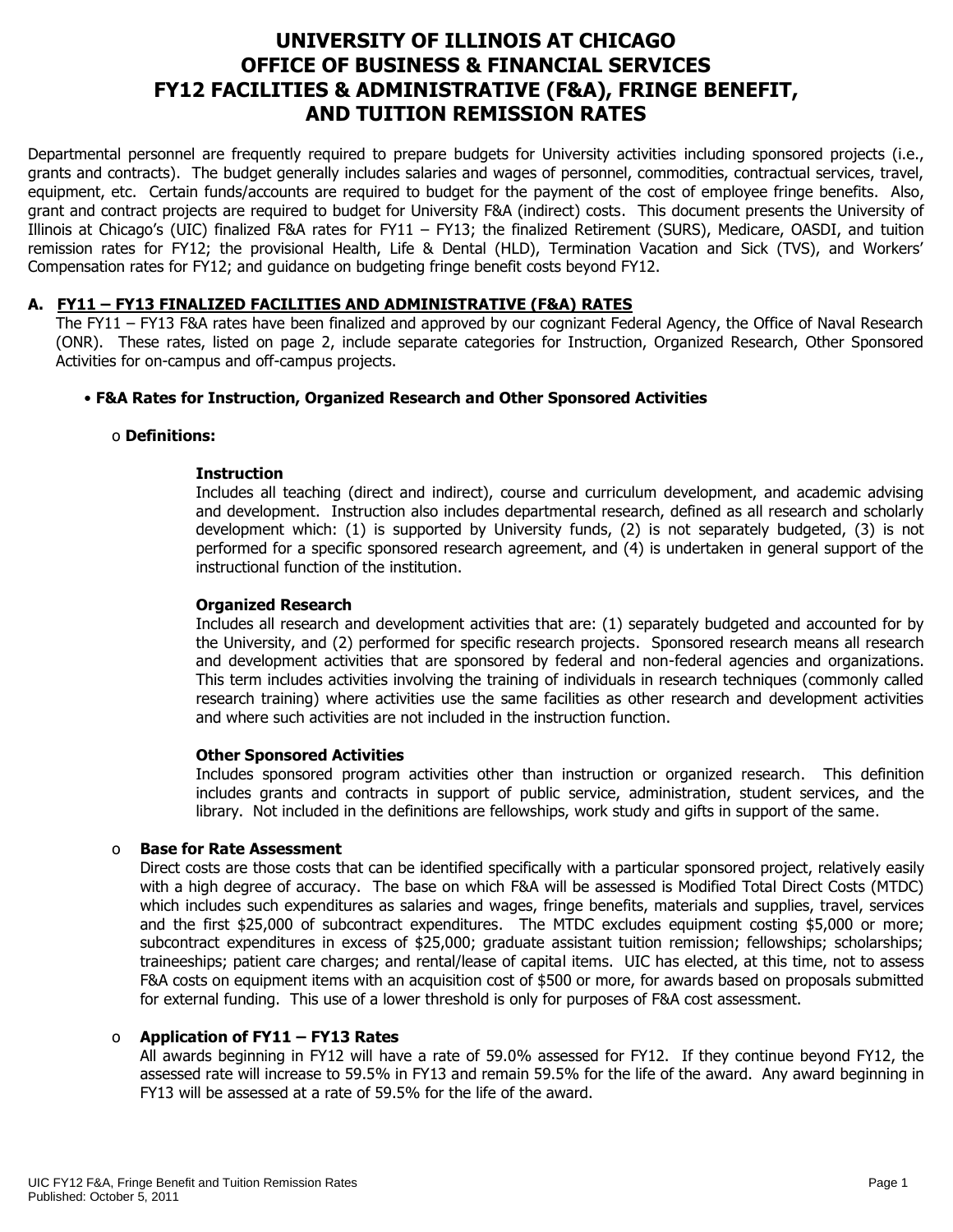## o **Continuing Projects**

Under federal guidelines, rates and bases should continue for the life of the project until a competing renewal is submitted. Therefore, the University will honor the rates in place for continuing projects. Proposals for noncompeting continuations, incremental funding and budget amendments for previously awarded federal projects should use the rates specified in the original award document.

## o **Use of On-/Off-Campus Rate**

The on-campus rate should be used for proposals where all work is done using University facilities. The On-Campus rate is to be assessed except when a portion of the sponsored agreement is performed at an off-campus site. The criteria for utilization of the off-campus rate consists of all of the following: (a) performance at the offcampus site must be on a continuous basis; intermittent performance is not sufficient; (b) the University personnel working or engaged on the project must be physically located at an off-campus site; and (c) the offcampus performance must be of sufficient duration; normally a full semester, summer term or period of performance of the sponsored agreement. The space on the South Campus and at 2242 W Harrison that the University leases to UIC departments is considered off-campus. The off-campus rate will be used for the offcampus portion of the work on a sponsored agreement.

Off-campus costs may include costs incurred at the off-campus site for salaries, related benefits, supplies, utility costs, rent, local travel and other similar costs, which are treated as direct. Travel to and from an off-campus site is considered an off-campus cost.

| <b>Chicago Campus Facilities and Administrative (F&amp;A) Rates</b>     |             |             |             |  |  |  |
|-------------------------------------------------------------------------|-------------|-------------|-------------|--|--|--|
| Finalized FY11 - FY13 Rates                                             | <b>FY11</b> | <b>FY12</b> | <b>FY13</b> |  |  |  |
| Instruction                                                             | 40.4%       | 43.6%       | 43.6%       |  |  |  |
| <b>Organized Research</b>                                               | 57.0%       | 59.0%       | 59.5%       |  |  |  |
| <b>Other Sponsored Activities</b>                                       | 36.0%       | 36.0%       | 36.0%       |  |  |  |
| All Off-Campus Awards (Instruction, Organized Research, Other Sponsored | 26.0%       | 26.0%       | 26.0%       |  |  |  |
| Activities)                                                             |             |             |             |  |  |  |

## • **F&A Rates for Clinical Drug Trials**

#### o **Definition**

These include studies performed for private sponsors which involve human subjects in drug protocols.

## o **Base for Rate Assessment**

The base for rate assessment is total direct costs. Total direct costs include all costs charged to a sponsored program account, excluding indirect costs, costs of education allowance and administrative allowances.

## o **FY12 F&A Rate for Clinical Drug Trials**

Clinical drug trials are assessed at a rate of 25.0%. This rate was established during FY1994 for non-federally funded clinical drug studies and is applied to Total Direct Costs (TDC)

## **B. FY12 GRADUATE ASSISTANT TUITION REMISSION RATE (SPONSORED ACCOUNTS)**

The Fiscal Year 2012 graduate assistant tuition remission rate will remain 42%.Salaries of graduate assistants with tuition and fee waivers are the base for the assessment of the tuition remission rate. This rate is applied to all GA/RA/TAs working on sponsored programs. Please note that the campus also assesses a "GA tuition remission benefit cost" charge on non-sponsored accounts. More information on this charge is available here: [Memo on Tuition Remission for Graduate Assistants](https://www.obfs.uillinois.edu/common/pages/DisplayFile.aspx?itemId=436386).

## **C. FY12 FRINGE BENEFITS RATES (PROVISIONAL AND FINALIZED)**

Fringe benefit rates are updated annually and audited and approved by the Federal government near the beginning of each fiscal year. Unlike facilities and administrative cost rates, changes in fringe benefit rates are assessed immediately when they become effective, even if the budgeted rates are different. The UIC FY12 Fringe Benefit rates included in the table on pages 3 and 4 are effective July 1, 2011 with BW 16 and MN 8 pay periods (with the exception of Retirement, which is effective with BW 15 and MN 7). The Retirement (SURS), Medicare, and OASDI rates are finalized; however, the Health, Life & Dental (HLD), Termination Vacation and Sick (TVS), and Workers' Compensation rates are provisional. Please refer to the Benefit [Summary Booklet](https://nessie.uihr.uillinois.edu/pdf/benefits/benefitsummarybooklet.pdf) sections on State of Illinois Plans, Eligibility for State Benefit Plans, and Part-Time Insurance Eligibility for additional fringe benefit eligibility information. Refer to [Substantial Presence](http://www.uic.edu/com/gme/rpm_comp___benefits.htm#real_substantial_pres) for additional fringe benefit information related to residents on J-1, J-2, F-1 and F-2 visas.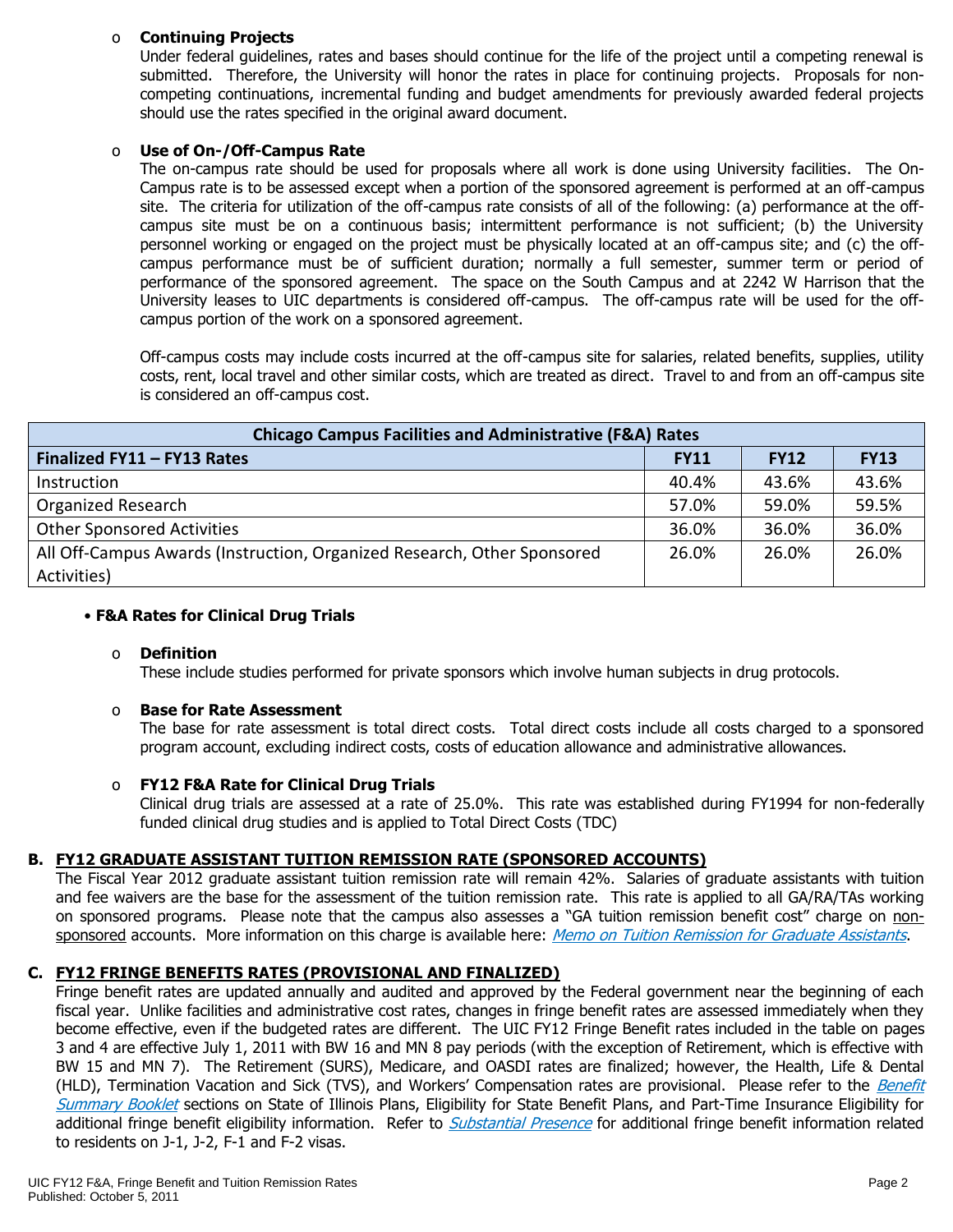The following 2 charts detail the fringe benefit costs by appointment type. The first chart below, details fringe benefit charges to sponsored accounts. The second chart on the following page details fringe benefit charges to non-sponsored accounts. The primary differences between the 2 charts are highlighted in yellow on each chart.

# **CHICAGO CAMPUS FY12 FRINGE BENEFIT RATES APPLICABLE TO SPONSORED PROJECTS**

This Chart Details Fringe Benefit Rates for Appointments Commonly Charged to Sponsored Projects; It is for Budgeting Purposes and is Not Intended to be Used as a Basis for Determining Benefits Eligibility\*

| <b>Appointment</b>                                                                                            | <b>Total Fringe</b><br><b>Benefits Rate</b> | <b>Finalized</b><br>Retirement<br>$(SURS)**$ | <b>Provisional</b><br>Health, Life<br>& Dental | <b>Provisional</b><br><b>Workers'</b><br>$Comp+$ | <b>Provisional</b><br>Term.<br><b>Vacation/Sick</b> | <b>Finalized</b><br>Medicare# | <b>Finalized</b><br><b>OASDI</b> |
|---------------------------------------------------------------------------------------------------------------|---------------------------------------------|----------------------------------------------|------------------------------------------------|--------------------------------------------------|-----------------------------------------------------|-------------------------------|----------------------------------|
| Academic and Non-Academic Employees<br>Eligible for SURS and Insurance*                                       | 38.33%                                      | 12.71%                                       | 22.68%                                         | 0.09%                                            | 1.40%                                               | 1.45%                         |                                  |
| Academic and Non-Academic Employees<br>Eligible for SURS, but Ineligible for Insurance*                       | <b>15.65%</b>                               | 12.71%                                       |                                                | 0.09%                                            | 1.40%                                               | 1.45%                         |                                  |
| Hourly Student Employees Enrolled 6 hours or More (Fall / Spring)<br>Or Enrolled 3 hours or More (Summer)     | 0.09%                                       |                                              |                                                | 0.09%                                            |                                                     |                               |                                  |
| Hourly Student Employees Enrolled Less Than 6 hours (Fall / Spring)<br>Or Enrolled Less Than 3 hours (Summer) | 7.74%                                       |                                              |                                                | 0.09%                                            |                                                     | 1.45%                         | 6.20%                            |
| GA/RA/TAs Enrolled 6 hours or More (Fall / Spring)<br>Or Enrolled 3 hours or More (Summer)                    | 2.85%                                       |                                              | <b>2.76%</b>                                   | 0.09%                                            |                                                     |                               |                                  |
| GA/RA/TAs Enrolled Less Than 6 hours (Fall / Spring)<br>Or Enrolled Less Than 3 hours (Summer)                | 10.50%                                      |                                              | 2.76%                                          | 0.09%                                            |                                                     | 1.45%                         | 6.20%                            |
| <b>Hospital Residents</b>                                                                                     | 36.84%                                      | 12.71%                                       | 22.68%                                         |                                                  |                                                     | 1.45%                         |                                  |
| Academic and Non-Academic Employees<br>Ineligible for SURS and Insurance*                                     | 7.74%                                       |                                              |                                                | 0.09%                                            |                                                     | 1.45%                         | 6.20%                            |
| Research Associates receive fringe benefits that are consistent with their appointment type, detailed above.  |                                             |                                              |                                                |                                                  |                                                     |                               |                                  |

Retired employees who are rehired by the University are not fringe benefit eligible and are only assessed for Medicare (1.45%) and Workers' Comp (0.09%).

Fellowships are not assessed fringe benefits.

\*Please refer to the [Benefit Summary Booklet](https://nessie.uihr.uillinois.edu/pdf/benefits/benefitsummarybooklet.pdf) sections on State of Illinois Plans, Eligibility for State Benefit Plans, and Part-Time Insurance Eligibility.

\*\* For employees who have elected the self-managed plan, the actual rate of 7.6% will be charged.

\*\* The current annual compensation limit for SURS is \$245,000 (for participants certified on or after July 1, 1996) and \$106,800 for new employees hired as of January 1, 2011.

† For Auxiliary Services, the Worker's Compensation rate is 0.92%.

‡This chart includes a Medicare charge for employees hired after 4/1/86. There are no Medicare charges for employees hired before that date.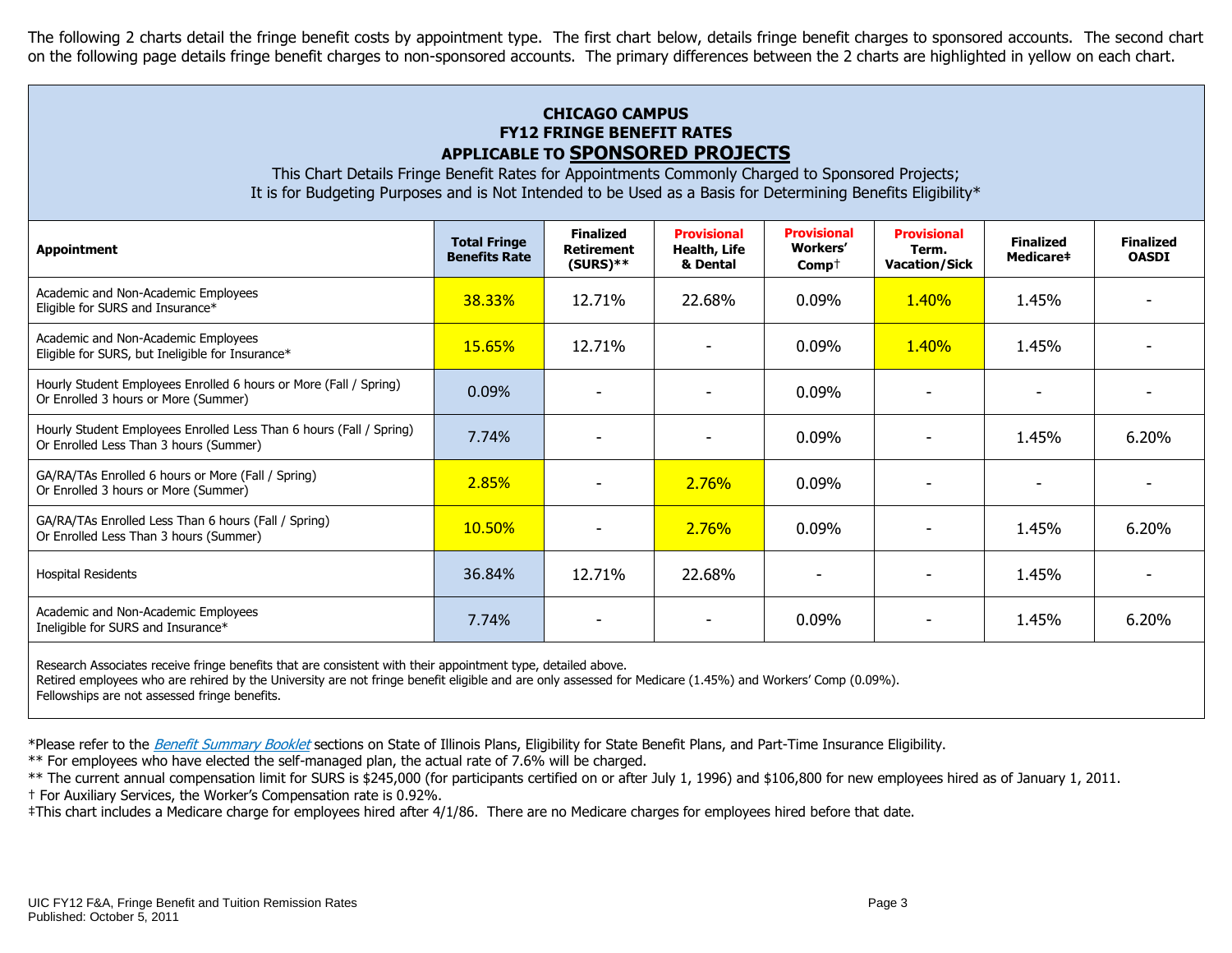## **CHICAGO CAMPUS FY12 FRINGE BENEFIT RATES APPLICABLE TO OTHER ASSESSED ACCOUNTS**

(ADMINISTRATIVE ALLOWANCES, ICR, PRIVATE UNRESTRICTED GIFTS, ETC) This Chart Details Fringe Benefit Rates for Appointments Commonly Charged to Other Assessed Accounts; It is for Budgeting Purposes and is Not Intended to be Used as a Basis for Determining Benefits Eligibility\*

| <b>Appointment</b>                                                                                            | <b>Total Fringe</b><br><b>Benefits Rate</b> | <b>Finalized</b><br><b>Retirement</b><br>$(SURS)**$ | <b>Provisional</b><br><b>Health, Life</b><br>& Dental | <b>Provisional</b><br>Workers'<br>$Comp+$ | <b>Provisional</b><br>Term.<br><b>Vacation/Sick</b> | <b>Finalized</b><br>Medicare‡ | <b>Finalized</b><br><b>OASDI</b> |
|---------------------------------------------------------------------------------------------------------------|---------------------------------------------|-----------------------------------------------------|-------------------------------------------------------|-------------------------------------------|-----------------------------------------------------|-------------------------------|----------------------------------|
| Academic and Non-Academic Employees<br>Eligible for SURS and Insurance*                                       | 36.93%                                      | 12.71%                                              | 22.68%                                                | 0.09%                                     | $\overline{\phantom{0}}$                            | 1.45%                         |                                  |
| Academic and Non-Academic Employees<br>Eligible for SURS, but Ineligible for Insurance*                       | <b>14.25%</b>                               | 12.71%                                              |                                                       | 0.09%                                     | ٠                                                   | 1.45%                         |                                  |
| Hourly Student Employees Enrolled 6 hours or More (Fall / Spring)<br>Or Enrolled 3 hours or More (Summer)     | 0.09%                                       | ۰                                                   | $\overline{\phantom{0}}$                              | 0.09%                                     | $\overline{\phantom{0}}$                            | ۰                             |                                  |
| Hourly Student Employees Enrolled Less Than 6 hours (Fall / Spring)<br>Or Enrolled Less Than 3 hours (Summer) | 7.74%                                       |                                                     |                                                       | 0.09%                                     |                                                     | 1.45%                         | 6.20%                            |
| GA/RA/TAs Enrolled 6 hours or More (Fall / Spring)<br>Or Enrolled 3 hours or More (Summer)                    | 0.09%                                       |                                                     | $\overline{\phantom{0}}$                              | 0.09%                                     |                                                     |                               |                                  |
| GA/RA/TAs Enrolled Less Than 6 hours (Fall / Spring)<br>Or Enrolled Less Than 3 hours (Summer)                | 7.74%                                       | $\overline{\phantom{a}}$                            | $\overline{\phantom{0}}$                              | 0.09%                                     |                                                     | 1.45%                         | 6.20%                            |
| <b>Hospital Residents</b>                                                                                     | 36.84%                                      | 12.71%                                              | 22.68%                                                | $\overline{\phantom{0}}$                  |                                                     | 1.45%                         |                                  |
| Academic and Non-Academic Employees<br>Ineligible for SURS and Insurance*                                     | 7.74%                                       |                                                     |                                                       | 0.09%                                     |                                                     | 1.45%                         | 6.20%                            |
| Research Associates receive fringe benefits that are consistent with their appointment type, detailed above.  |                                             |                                                     |                                                       |                                           |                                                     |                               |                                  |

Retired employees who are rehired by the University are not fringe benefit eligible and are only assessed for Medicare (1.45%) and Workers' Comp (0.09%). Fellowships are not assessed fringe benefits.

\*Please refer to the [Benefit Summary Booklet](https://nessie.uihr.uillinois.edu/pdf/benefits/benefitsummarybooklet.pdf) sections on State of Illinois Plans, Eligibility for State Benefit Plans, and Part-Time Insurance Eligibility.

\*\* For employees who have elected the self-managed plan, the actual rate of 7.6% will be charged.

\*\* The current annual compensation limit for SURS is \$245,000 (for participants certified on or after July 1, 1996) and \$106,800 for new employees hired as of January 1, 2011.

† For Auxiliary Services, the Worker's Compensation rate is 0.92%.

‡This chart includes a Medicare charge for employees hired after 4/1/86. There are no Medicare charges for employees hired before that date.